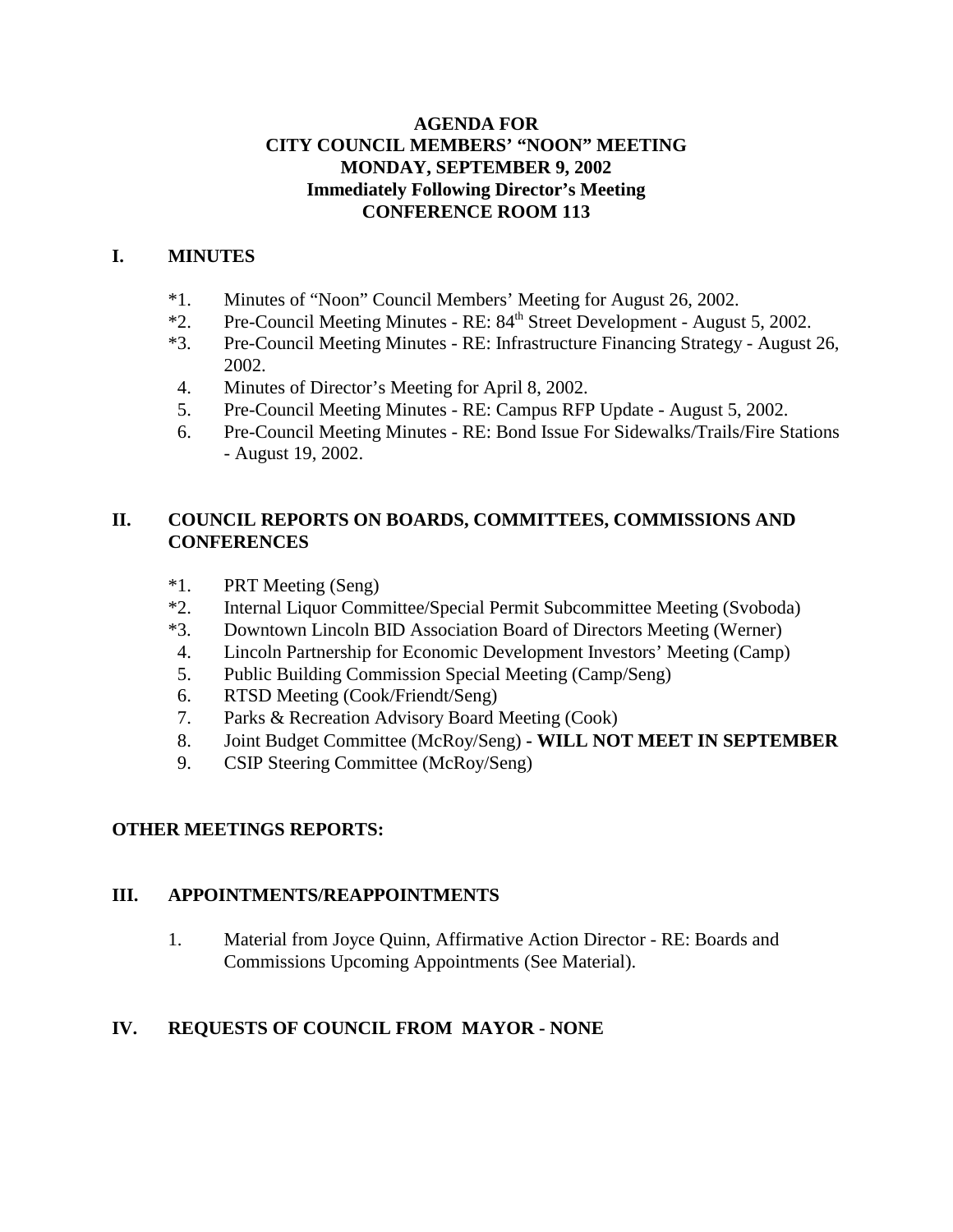### **V. MEETINGS/INVITATIONS**

- 1. Come Celebrate the One Year Anniversary of Aging Services WorkABLE Solutions - Please join us as we recognize those who have made WorkABLE Solutions a success in our community. Luncheon Celebration on Friday, September 27, 2002 at 11:30 a.m. at The Cornhusker Hotel - RSVP by September  $23<sup>rd</sup>$  at 441-6177 (See Invitation)
- 2. You are Cordially Invited to Attend NAACP Annual Freedom Fund Banquet, 2002 - This year, the NAACP proudly announces as the 2001 Keynote Speaker, Claude M. Bolton, Jr. on Saturday, October 19, 2002 - Social at 5:30 p.m. – Program from 6:00 p.m. to 9:00 p.m. - at The Cornhusker Hotel - \$30.00 per person - Please send ticket RSVP form  $\&$  payment by October 7<sup>th</sup> - Leola Bullock-464-2476 or call the office at 475-4700 (See Invitation)
- 3. Invitation from Julie Horne, Development Coordinator of Friendship Home StarTran, Super Kmart, and Broadcast House are sponsoring an event called "Stuff the Bus" for Friendship Home on Friday, September  $20<sup>th</sup>$ , Saturday, September  $21<sup>st</sup>$ , and Sunday, September  $22<sup>nd</sup> - A StarTran bus will be parked in the Super Kamart$ parking lot and community members will fill the bus with items needed by the battered women and children whom Friendship Home serves. Hours are Friday 10- 7, Saturday 10-5, and Sunday 12-5 – One possible role for Council Members is to greet customers as they enter Kmart. If any Council Members would like to attend and they know the approximate time, would be helpful to Julie - (See Invitation)
- 4. Neighborhoods, Inc. Celebration of Neighborhoods You are invited to attend the 2002 Celebration of Neighborhoods for free food and entertainment on Thursday, September  $19<sup>th</sup>$  from 5:00 p.m. to 7:00 p.m. - at the Auld Recreation Center (3140) Sumner St.) - Mayor Don Wesely will be on hand as we discuss neighborhood issues. (See Invitation)
- 5. Letter & Progress Report from Mayor Don Wesely RE: Please join me at the Town Hall Meeting on Monday, September 9, 2002 from 7:00 p.m. to 9:00 p.m. at the "F" Street Recreation Center, 1225 "F" Street. (See Letter of Invitation)
- 6. On behalf of the City of Lincoln, Kirkham Michael Consulting Engineers is conducting a Public Information Open House for the S.W.  $40<sup>th</sup>$  Street Feasibility Study. On Tuesday, September 10, 2002 at Roper School, 2323 South Coddington Avenue between the hours of 5:00 p.m. and 7:00 p.m. (See Invitation)
- 7. Roper & Sons Funeral Services You are cordially invited To be an Honorary Guest at "September Remembered: A Service of Remembrance and Healing" - 9- 11 Tragedy Memorialized on Tuesday, September  $10<sup>th</sup>$  at 6:30 p.m. at the Antelope Park Band Shell - Please RSVP by calling: 483-1111 (See Letter of Invitation)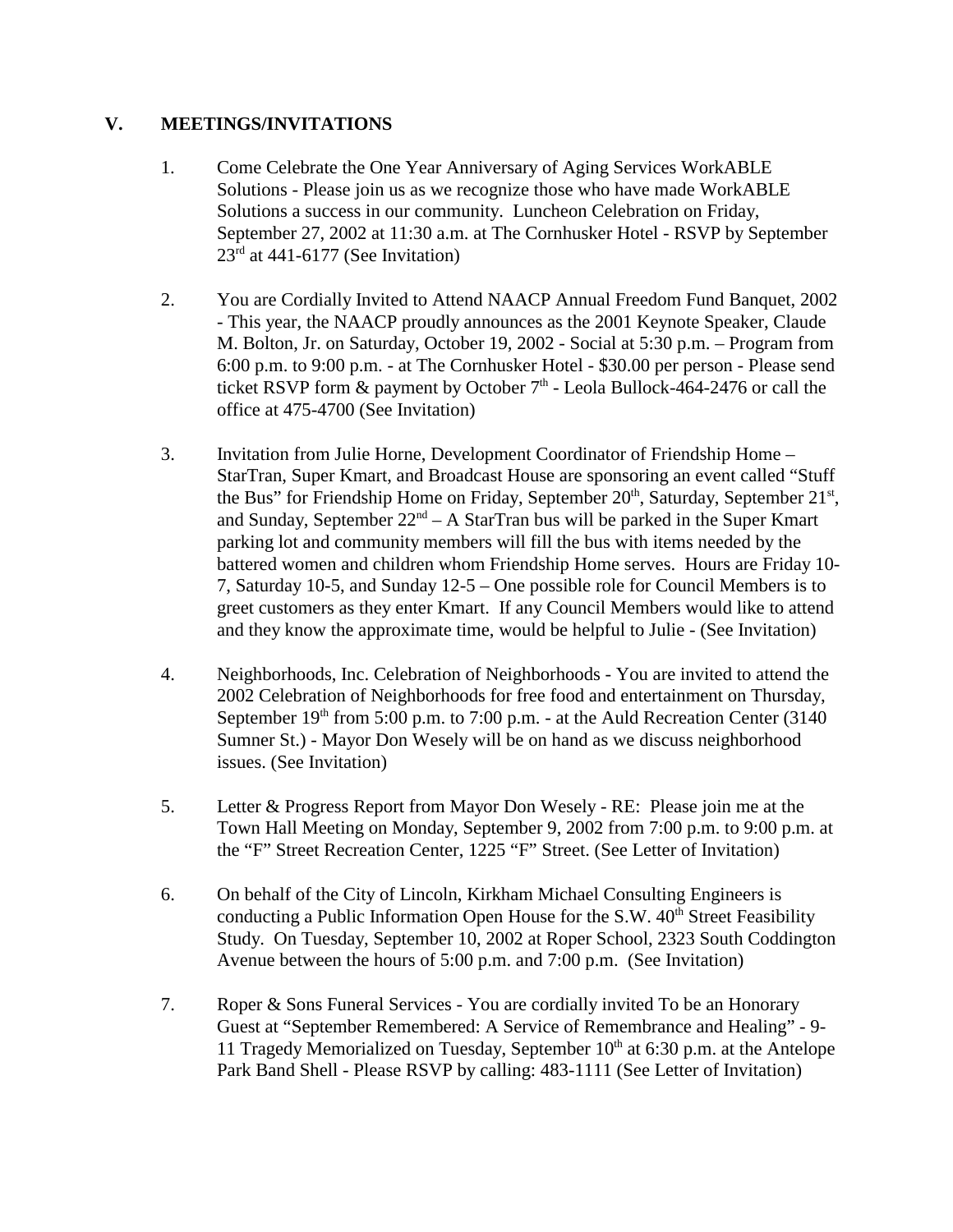- 8. Updowntowners Award Dinner on Monday, September 9<sup>th</sup> from 5:30 p.m. to 9:30 p.m. at the Holiday Inn Downtown - Dinner served at 6:00 p.m. - Program at 6:30 p.m. - RSVP by September  $2<sup>nd</sup>$  with dinner choice - to 434-6507. (See Invitation)
- 9. You are invited to hear Mark Fenton speak on Thursday, September  $12<sup>th</sup>$  at 6:15 p.m. at Roper Elementary School, 2323 Coddington Avenue - Please RSVP to Tracy at 441-6726. (See Invitation)
- 10. League Of Nebraska Municipalities United We Stand 2002 Annual Conference September 25-27, at the Holiday Inn, in Kearney - (See Brochure for more details)

### **VI. MISCELLANEOUS - NONE**

### **VII. CITY COUNCIL MEMBERS**

### **VIII. ADJOURNMENT**

#### **\*HELD OVER FROM SEPTEMBER 2, 2002.**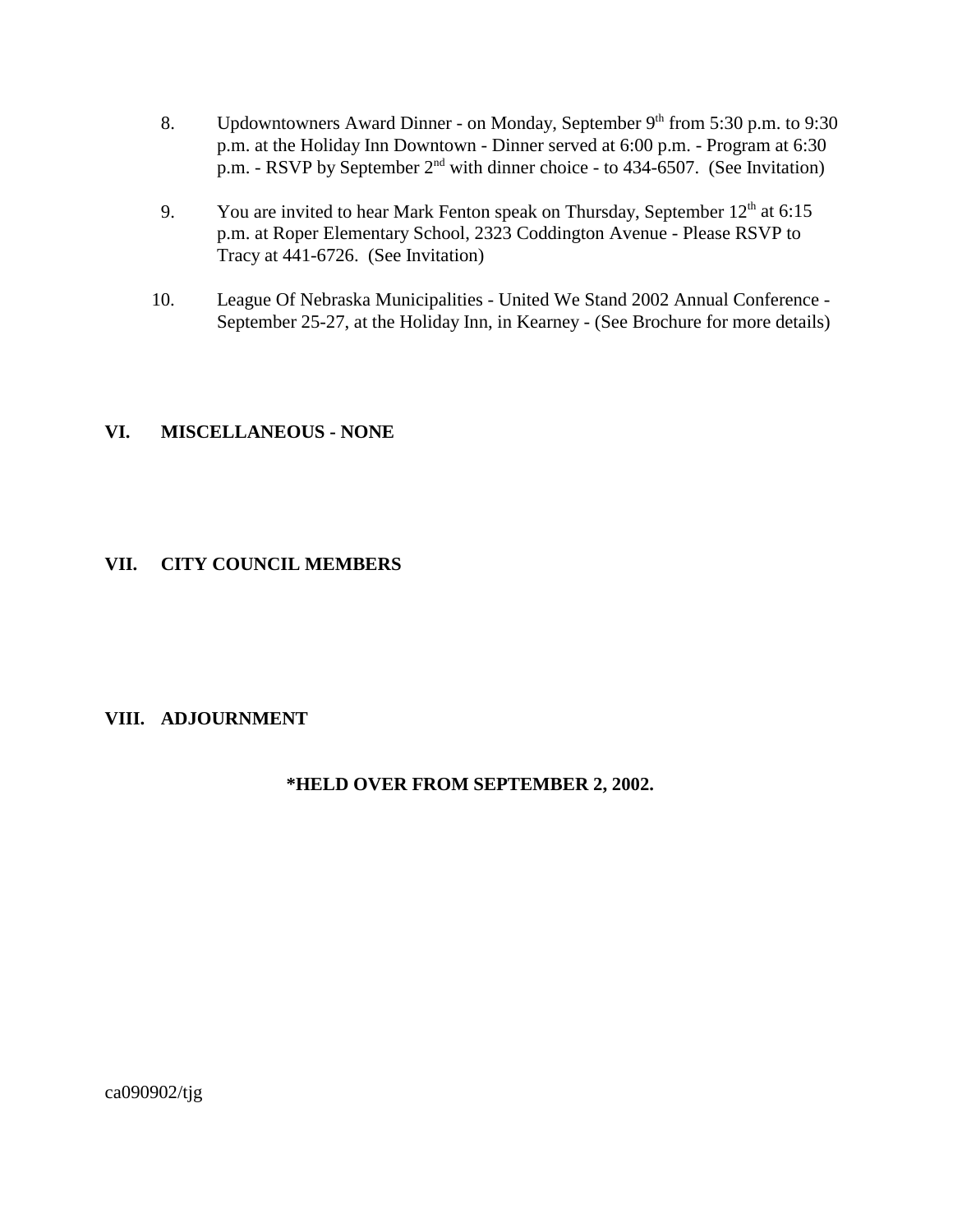# **MINUTES CITY COUNCIL MEMBERS' "NOON" MEETING MONDAY, SEPTEMBER 9, 2002** *CONFERENCE ROOM 113*

**Council Members Present:** Jonathan Cook, Chair;, Annette McRoy, Coleen Seng, Ken Svoboda, Terry Werner. ABSENT: Jon Camp, Vice Chair; Glenn Friendt.

**Others Present:** Mark Bowen, Ann Harrell, Kent Morgan, Mayor's Office; Dana Roper, City Attorney; Joan Ray, Council Secretary; Darrell Podany, Aide to Council Members Camp, Friendt and Svoboda.

### **I. MINUTES**

- \*1. Minutes of "Noon" Council Members' Meeting for August 26, 2002.
- \*2. Pre-Council Meeting Minutes RE: 84th Street Development August 5, 2002.
- \*3. Pre-Council Meeting Minutes RE: Infrastructure Financing Strategy August 26, 2002.
- 4. Minutes of Director's Meeting for April 8, 2002.
- 5. Pre-Council Meeting Minutes RE: Campus RFP Update August 5, 2002.
- 6. Pre-Council Meeting Minutes RE: Bond Issue For Sidewalks/Trails/Fire Stations August 19, 2002.

Chair Jonathan Cook requested a motion to approve the above-listed minutes. Coleen Seng moved approval of the minutes, as presented. The motion was seconded by Annette McRoy and carried by unanimous consensus of members present, for approval.

# **II. COUNCIL REPORTS ON BOARDS, COMMITTEES, COMMISSIONS AND CONFERENCES -**

\*1. PRT (Seng) Ms. Seng reported that the addresses under consideration by the PRT are located all over the City, south and north, but mostly in the older areas of town. She noted that Captain Srb is trying to clear the listings from the Agenda, but is not having much luck. Ms. Seng explained that the Police, Health and Building and Safety Departments all work together on these properties.

Ms. McRoy asked how a property could be placed on the agenda, noting a property that she felt should be included for PRT consideration.

\*2. INTERNAL LIQUOR COMMITTEE/SPECIAL PERMIT SUBCOMMITTEE (Svoboda) - Mr. Svoboda stated that he had given the report at the last Council Members' "Noon" Meeting and Council Members had received copies of the minutes.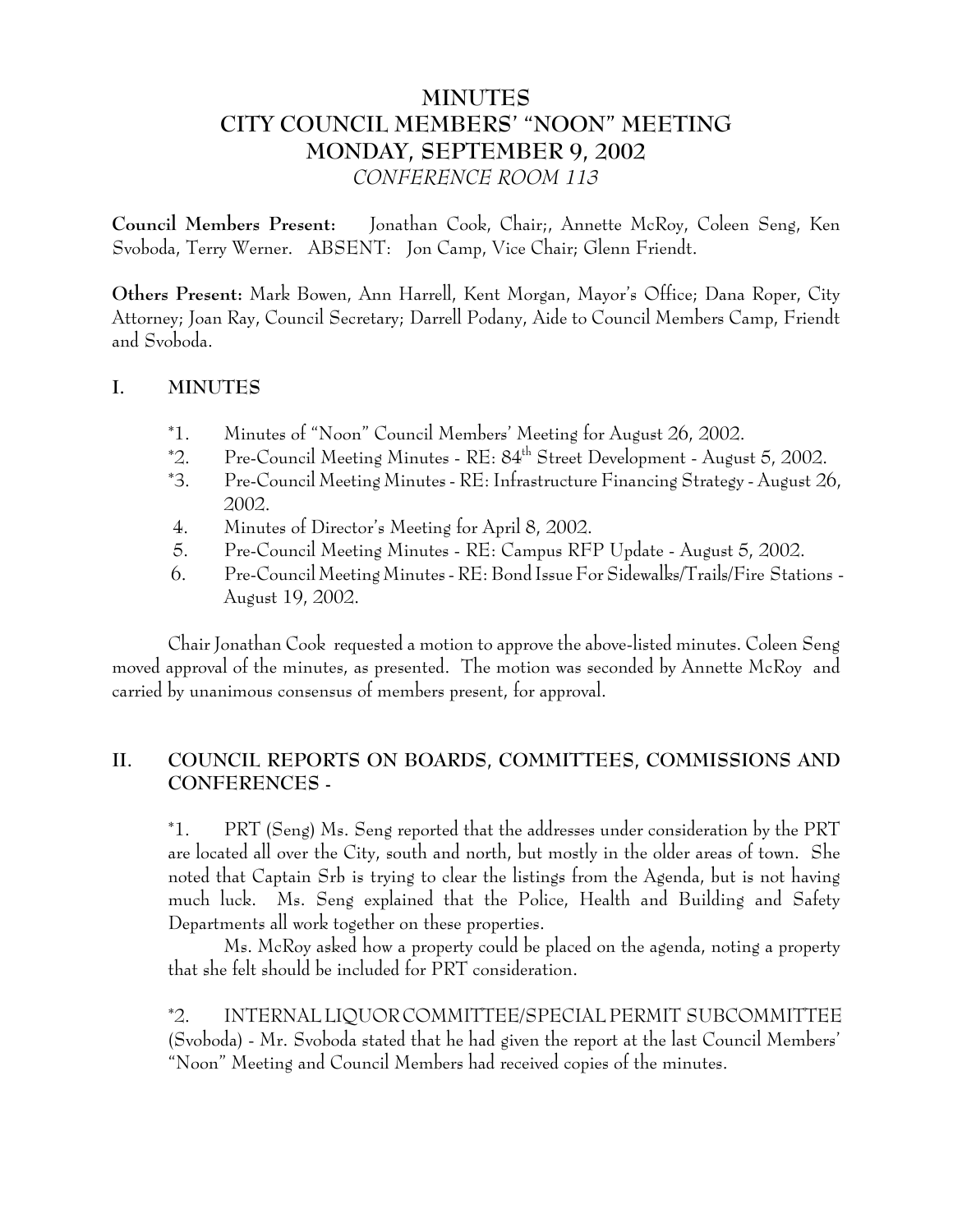\*3. DOWNTOWN LINCOLN B.I.D. ASSOCIATION BOARD OF DIRECTORS (Werner) Mr. Werner stated that he had not attended. Ms. Harrell noted that she had attended and the main issue had been a report from KMPG and Polly McMullen on Impact Fees. The report included conversations that they'd had with Kent Morgan and others who are working on the Impact Fee issue. They were comparing positions they've taken on impact fees as a Board to what has been going on and how those two positions match up. They didn't state any additional positions, but they seemed to feel very positive about how things were going and authorized their executive committee to take any further positions that they might need to - on short notice before the next Board meeting.

## 4. LINCOLN PARTNERSHIP FOR ECONOMIC DEVELOPMENT INVESTORS' MEETING (Camp) - Hold Over

 5. PUBLIC BUILDING COMMISSION SPECIAL MEETING (Camp/Seng) Ms. Seng reported that the meeting had been advertised this time and they were actually able to hold the meeting. The PBC sent the architect ivolved in the Space Needs Study back to redesign the area for the City Council and the County Board. That is probably the most important thing for Council members' information. She noted that PBC members were all in agreement that the office area ought to extend out from the current Council Office configuration to the stairwell.

Ms. Seng pointed out that she has been a real stickler in insisting that we need to keep the City Council and the County Board together if we're ever going to get consolidation to take place some years down the road. We need to set an example by having the Council and the County Board together. Ms. Seng reported that nobody wanted to move 5-CityTV out of their current location. They would either have had to be moved down below, or up to the third floor, neither of which would have been acceptable. Finally, it was just left alone.

Ms. Seng stated that the Health Department and their building effort were discussed at length. Time was also spent on the Emergency Management offices' space needs. It was decided that that could be moved to the new Health Building, or somewhere else. It was noted that it did not have to be right here in the County/City Complex; and it probably would be better if it weren't here.

The County has met with all of their agencies, all of which are headed up by elected officials. Ms. Seng stated that Mr. Bowen and the Mayor have met with the City Directors, but they need to have another meeting, after which there will need to be a Council meeting with the Mayor. So, at some point, after the architects have re-designed the County Board and City Council Space and the Directors have met again, we will need to have a pre-council on this issue. Mr. Bowen stated that, in terms of timing, the architect thought they might have that re-design ready by this coming Friday. The Directors would see it a week from Wednesday...then there would be a pre-council the following week. That pre-council would ba about two weeks away. He noted that the other thing which Sinclair-Hille is making a recommendation on is the issue of whether or not the third floor should be completed, or delayed in anticipation of another [civic government] building being built. Their recommendation was to finish the 3rd Floor.

Also discussed was the rumor that the Mayor had wanted to move his office to the  $3<sup>rd</sup>$  Floor. She noted that was not true and all, but that the architects had felt the Mayor's Office should be on the top floor, so that idea probably came from them.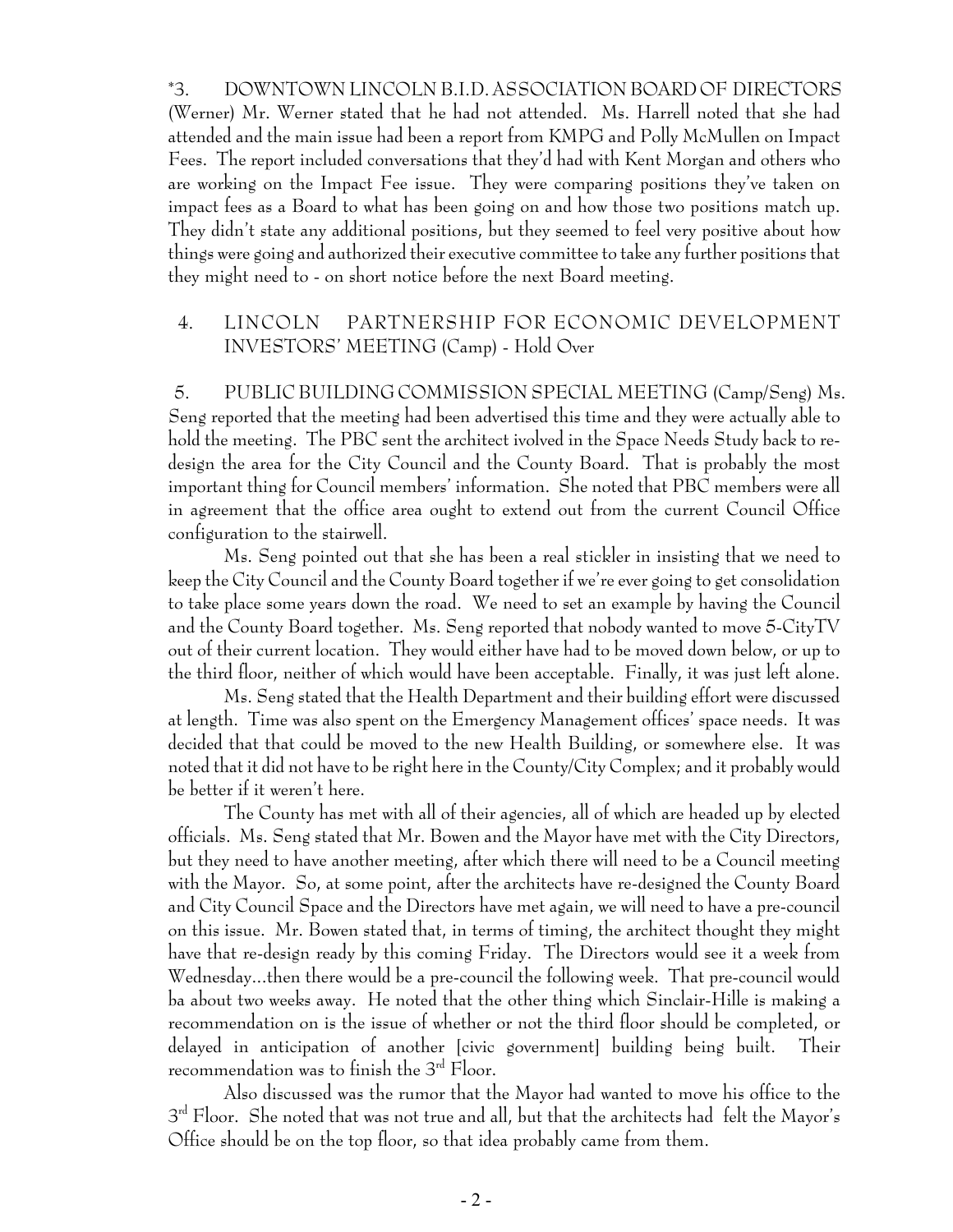The Food Service area in the re-design will most likely be in the basement and take up three parking spaces. The access would be via the back stairs with the eating area there at the entryway with a few tables for "opportunistic seating". ( It was felt that this probably meant "first come-first served") There would be as much room there as there is currently in the  $1^\text{st}$  Floor cafeteria area. Mr. Bowen stated that there would have to be a loading area for a future cafeteria style catering service. The question of how soon this would take place was raised. Ms. Seng noted that it will have to be done soon because Valentinos will be gone by the first of the Year 2003. If they pull vending carts in, or if they unload trucks with a different catering service each day, the location will have to be completed. We'll eventually have a pre-council with the architects talking us through the whole plan.

Mr. Bowen noted that also, tied to this issue, is the question of Aging and Urban Development space. The question has been asked as to why the City isn't looking at any public space for those two agencies. Having gone through that `coal raking' process, he told the committee that it had been suggested to the Mayor that he take even another look at public space so there would be two recommendations on that issue.

Ms. Seng explained that it had also been proposed that not a lot of dollars should be put into the "233 Building" (the old Police Station). It's down a ways in the phasing timetable, but the architects felt it would be unwise to invest a great deal of money into that building. It was asked if that was an historic building. The determination was that it was not, but should be sold and placed on the tax rolls.

Mr. Cook noted that he liked the changes that the architects had brought back. Ms. Seng explained that no plans have been finalized and the study would continue before any decisions are made.

 6. RTSD (Cook/Friendt/Seng) Ms. Seng reported that final approval had been given to the budget. The audit had been approved as had the  $3^{rd}$  & "A" Street construction contract. (This project had even come in below bid.) Also approved was the Olsson  $\mathscr E$ Associates' continued work on the construction phasing of the project. They have done a marvelous job. The next time the RTSD will meet will be on December  $2<sup>nd</sup>$  from 10-11:00 a.m. [*Since this would eliminate the possibility of Pre-Council's for that date, the RTSD will be moved to Monday, December 9th at 9:00 a.m.*]

Ms. Seng reported that an emergency ramp for South Salt Creek was discussed by Roger Figard. The election of officers was held. Ms. Seng reported that she was still the Chair; Jonathan is the Secretary and Ray Stevens is the Vice-Chair. Mr. Cook confessed that he did not know what the Secretary does, with Ms. Seng responding reassuringly, "not a whole lot". Mr. Cook offered that State Law requires there to be a Secretary, noting for all that he will not be taking minutes.

Mr. Cook reported that there was a change in the way budgeting was done this year. The entire amount for the  $3^{rd}$  & "A" Street Project had to be included in this years budget, even though it won't be all spent in this fiscal year. Mr. Cook stated that it had formerly been a certain amount each year as the project went forward. But, apparently, in order to sign any contracts, we have to show that we can allocate the entire amount right up front; and since RTSD has no bonding authority, we have to have the cash in our account. We do have that money in this case, but it will make it tough to do projects in the future. We'll have to accumulate millions of dollars in our bank account and then go out for the projects. It probably isn't the most efficient way to do things.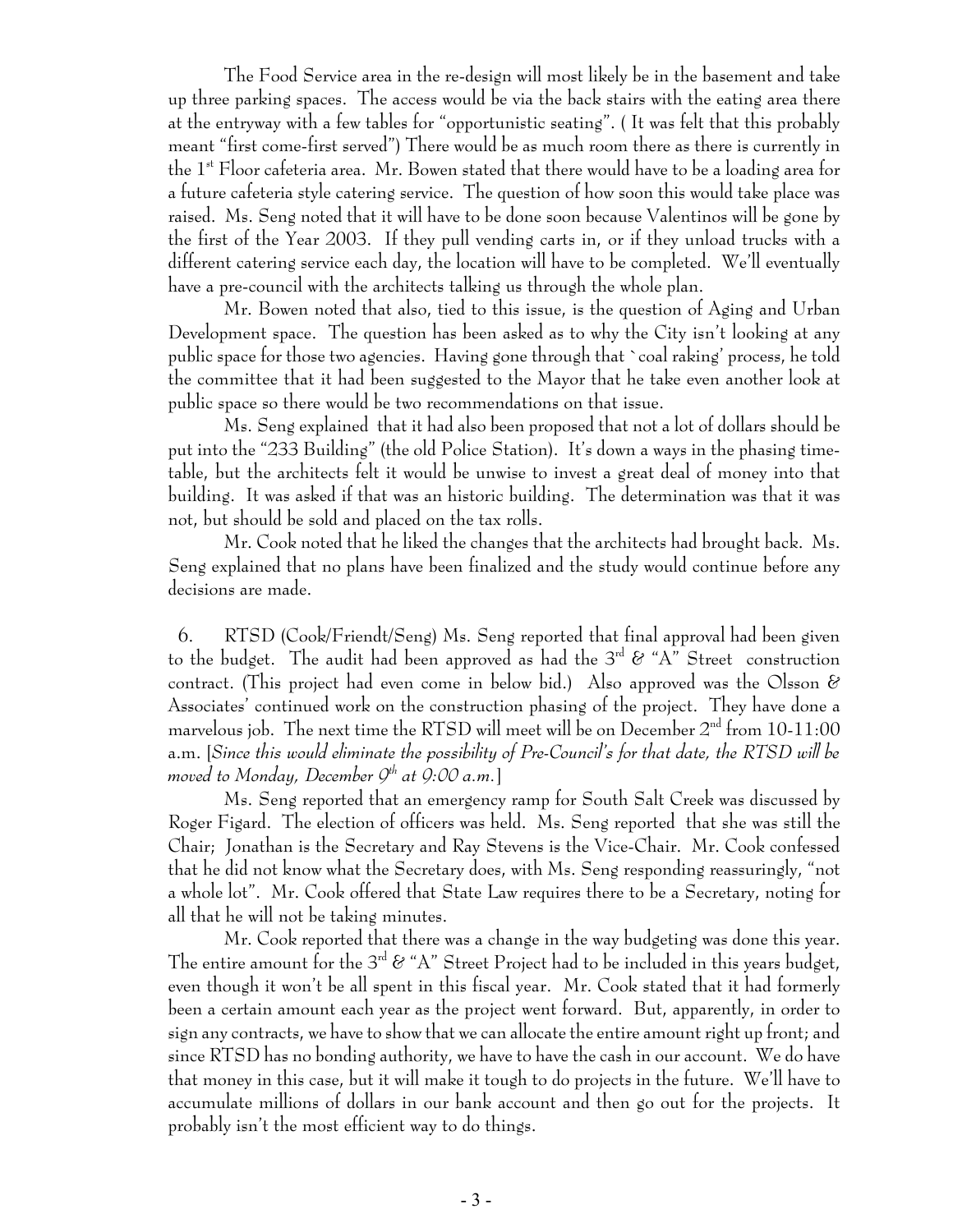Ms. Seng asked that all the Council members drive out to Southwest  $40^{th}$  Street to look, because there are several railroad crossings there. It is a situation that RTSD may be dealing with at some point.

 7. PARKS & RECREATION ADVISORY BOARD (Cook) Mr. Cook reported that the Board had discussed the golf courses, with some discussion of alcohol on the golf courses. Many of the Board Members feel that there is value in trying to be competitive by providing alcohol full time on golf courses, which is just the opposite of what some Council Members believe - that we shouldn't be competitive in this area. There was some discussion of the SDL situation. The Board noted that the Council approvals have been passed 4-3. Mr. Cook told the Board that he had no idea how alcohol full-time on the golf courses might go over with the Council Members. That may be coming forward for our consideration.

Ms. McRoy asked when the next meeting would be held. Mr. Cook reported that it would be held October 3<sup>rd</sup>, from Noon to 4:00 p.m. at the Highlands. This will be the Retreat and not a Regular meeting. Ms. McRoy stated that she had a park naming issue that she would like placed on the next regular meeting agenda. Mr. Cook stated that Mr. Lynn Johnson should be contacted. Mr. Johnson would then make the decision whether it was appropriate to be placed on the agenda for the Retreat or for the Regular Meeting in November.

Mr. Cook noted that the Board had discussed the Pool Report, but the greatest amount of time had been spent on the Sidewalk Space Ordinance revisions. There are a diversity of opinions on this issue. It was a final consensus that some changes need to be made, with a great deal of concern focused on the aesthetics. Mr. Cook remarked the the Urban Design Committee had expressed general support of the approach Mr. Cook had taken thus far. He noted that the UDC members were worried about aesthetics, but did not want to become the "Aesthetics Review Committee". Now, Mr. Cook will continue to work on the specific ordinance changes and then going back before the Board at the Retreat to give them some more material and they can take action at that time. He noted that this issue will also be discussed at the Neighborhood Roundtable this Thursday.

There is a Sunken Garden's Afternoon Tea Planning meeting which will be held on September  $10^{th}$  at the Parks Administration Building. The actual Tea will be on September  $22<sup>nd</sup>$  from 3:00 - 5:00 p.m. (with rain date of September 29<sup>th</sup>). The tea is for Park & Rec Board Members, and other sub-committee members. Mr. Cook thought Council Members should be invited and requested Staff to contact Mr. Johnson and remind him to send Council an invitation to the event. *[This was done on September 9, 2002]*

In reference to alcohol sales on the golf courses, Mr. Svoboda commented that he has no issue at all with "competition" between the private/public golf courses. He stated that we would just exempt all private golf courses from sales tax and property tax and then we'll be on a level playing field and the City can do whatever they want. Mr. Cook commented that some would question why we're in the golf course business at all. In that discussion, it was mentioned that there was a time when nobody wanted to build private courses for ordinary folks. One would have to buy a country club membership. So, the City provided golf courses for "the masses". Now, those private investors have gotten into it and have decided to provide golf courses for "ordinary folks" (North Forty, Cripple Creek)

Ms. Harrell commented that one of the issues regarding the public vs. private courses, in terms of competition, is that the public courses need to make a profit in order to support the Chet Ager Junior Course, which is not a profit-making entity. So, if we want to have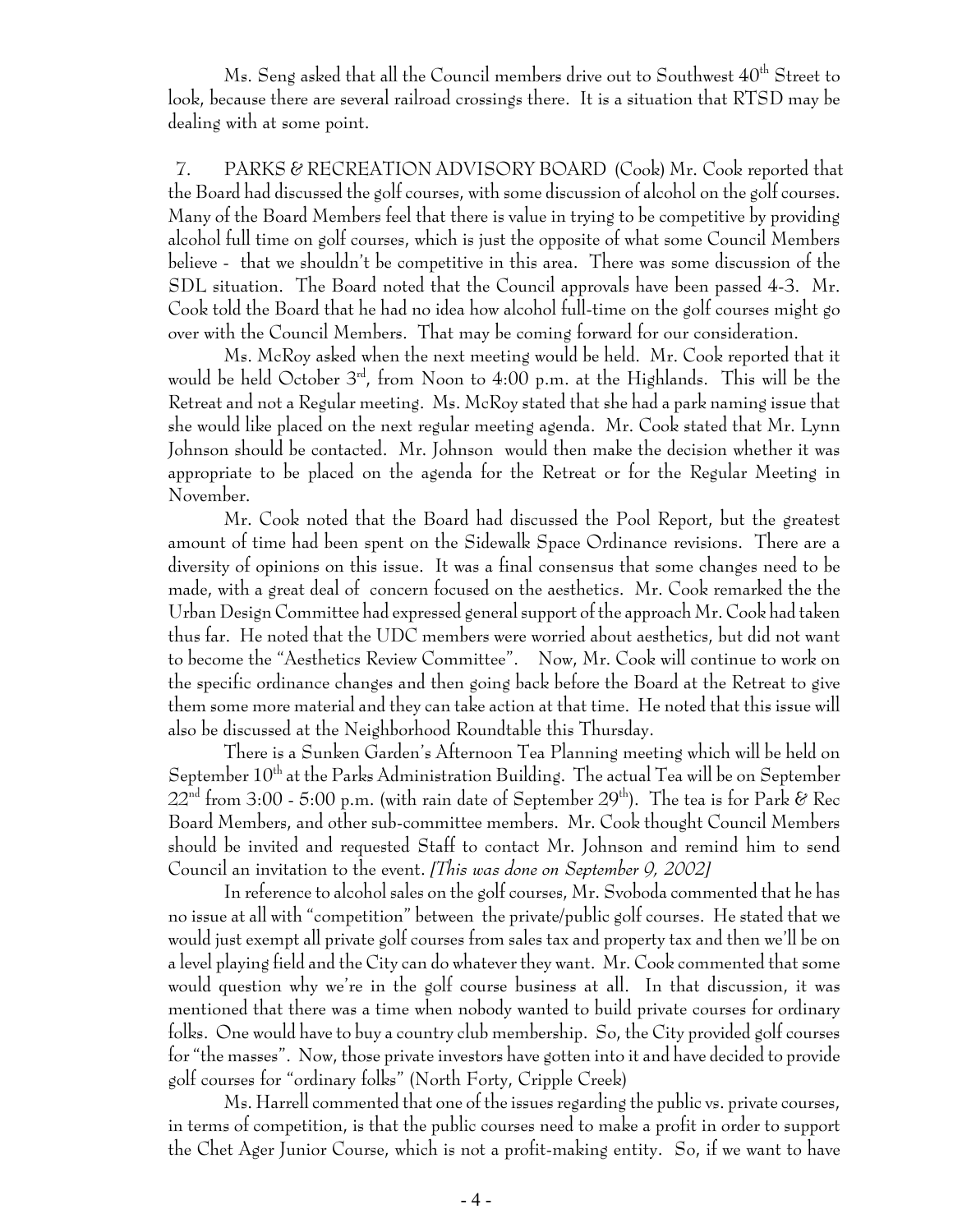that amenity for our young people, other courses must support it. Mr. Cook asked if Council thought we should sell off all our golf courses, which is where this line of thinking might eventually lead. He mentioned that the new libraries are serving coffee, which would put them in competition with Barnes  $\mathscr C$  Noble. Mr. Svoboda stated that with the golf courses, it was more than competition, the issue of alcohol in the City Parks was also an important underlying concern.

## 8. JOINT BUDGET COMMITTEE (McRoy/Seng) **- WILL NOT MEET IN SEPTEMBER (See Remarks for C-SIP Steering Committee)**

9. CSIP STEERING COMMITTEE (McRoy/Seng) Ms. Seng reported on both Committees under one heading. She noted that the meeting with the C-SIP Steering Committee (which is a little larger than the JBC), had lasted 4-1/2 hours. She reported again to Council that they are trying to re-design the Human Services efforts. Ms. Seng reported that the Committee had asked Kent Seacrest to go through a process that eventually will go from the Steering Committee to the Advisory Committee. We cannot get ourselves together enough to get the information to the Advisory Committee. We're trying to do a Comprehensive Planning effort for Human Services. It's very complicated with a lot of different self-interests to over-come. We aren't quiet there yet, so we set up another meeting.

Setting as JBC, members made two motions to approve. One was the Malone Center Contract so Cedars could get their final money; and the other was JBC approval of a support letter for St. Monicas.

### OTHER MEETINGS:

Ms. McRoy had a question regarding another meeting. She asked Ms. Harrell about the meeting that had been scheduled to address the situation with the trailer court that was having problems with the sewage. The meeting with City Officials had been scheduled for the Friday before Labor Day. She asked if that meeting had taken place? Ms. Harrell answered that it did take place and she would discuss the meeting with Ms. McRoy now or later, whichever Ms. McRoy would prefer. Ms. McRoy indicated that it didn't matter....she had just been checking to make sure the meeting had occurred.

Ms. Seng reported that the Public Works Department was following through with a Storm Sewer Bond Issue that was passed several years ago. It's in the hopper now for Northeast Lincoln from Cotner up to  $70^{\text{th}}$  Street on both sides of Bethany all the way up into Meadowlane....a very large area. Public Works had a public meeting on that. Everyone who would be effected by the project was notified of this meeting.

**III. APPOINTMENTS/REAPPOINTMENTS** - Mr. Cook noted that the listing of Appointments/Reappointments Council had received was quite extensive and asked if it was inclusive to the end of the year? Mr. Bowen stated that that was the case. Mr. Cook asked why it had come from the Affirmative Action Director? Mr. Bowen stated that when Amy left, there were some temporary changes and the Director ended up with it, noting that Joyce had actually been involved for quite some time, making sure that we have broad enough representation of minorities under certain categories. So, when Amy left, she took over fulltime. Mr. Cook asked, then, if Council members had concerns about these individuals, or if they wanted to suggest others, should the call Joyce? Mr. Bowen stated that they could either call Joyce, or Kent or himself.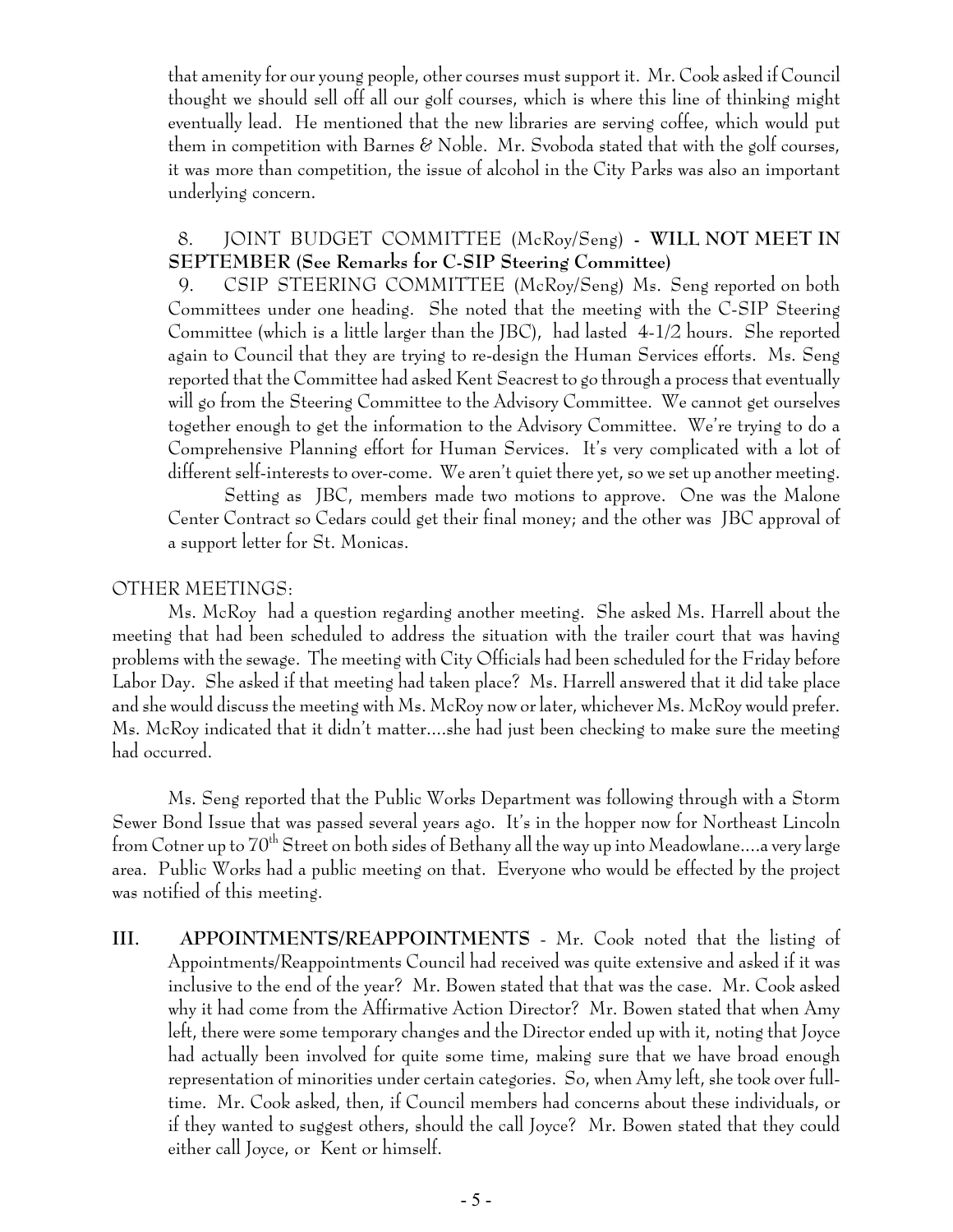The format of the appointment information was discussed briefly regarding the eligibility of *and* interest expressed by the appointees. Mr. Bowen explained that other criteria such as attendance at the meetings was also considered by the Mayor when making selections. Mr. Bowen, upon request by Council, agreed to provide information on those who had expressed a willingness to serve on these committees.

Mr. Werner noted that he would like to make a request to have someone who actually rides the bus be appointed to the StarTran Advisory Board.

Mr. Cook added that, if the information of an appointee's willingness to serve would cause discomfort or embarrassment to the appointee, he would waive that request for information. Mr. Bowen offered to relay the information verbally to the Council Chair as an "FYI" to the Council. Mr. Cook felt this would be adequate notification.

**IV. REQUESTS OF COUNCIL FROM MAYOR** - Mr. Bowen passed out maps to the Patriots Day Celebration in Pioneers Park which was scheduled for Wednesday evening at 7:00 p.m. The map was discussed briefly with questions as to whether or not the Council Members would be announced. It was determined that the introductions would be low-key.

Mr. Bowen reported that the Mayor's Office has continued to have discussions with groups and individuals regarding Impact Fees. The Community Group, which the Mayor has mentioned a number of times, is in the process of being brought together. A lot of people have volunteered names of those who would be interested in serving. We haven't made any recommendations to the Mayor on a final size or make up for the committee yet though. The committee will be putting together a business plan for the Impact Fee study, rather than utilizing a consultant on the issue. The basic goal is to try to keep the committee a small, community group and make sure that it is a workable size. There may be some sort of Advisory or Technical Committee to work with them, to serve as a base of knowledge for various aspects involved. We'll keep you posted on these committee developments.

### **V. MEETINGS/INVITATIONS** - Noted Without Significant Comment

#### **VI. MISCELLANEOUS** -

Mr. Cook noted that he had a number of items for discussion under Miscellaneous.

The first issue was the Council Office Budget. He noted that over the past several years the over-time costs incurred had not been budgeted. The Budget continued to balance because the Discretionary Funds which hadn't been used would show a surplus, even though the line items were over the yearly budgeted amount. If we were to spend all of the Council's Discretionary Funds at one time, there would be trouble, because there is, over a three-year period, an approximate \$15,000.00 short-fall.

Mr. Cook's question was whether or not Council would like to fix that in this years budget by transferring money from the City's Contingency Fund to the Council Budget (to make up the short-fall and officially balance everything with a transfer by Resolution), or shall we just wait until the need arises to do that, understanding that it is unlikely that the Discretionary Funds would all be spent at one time. If that did occur, we could allocate the funds from the Contingency Fund at that time. Or, we can fix it now and have it all done.